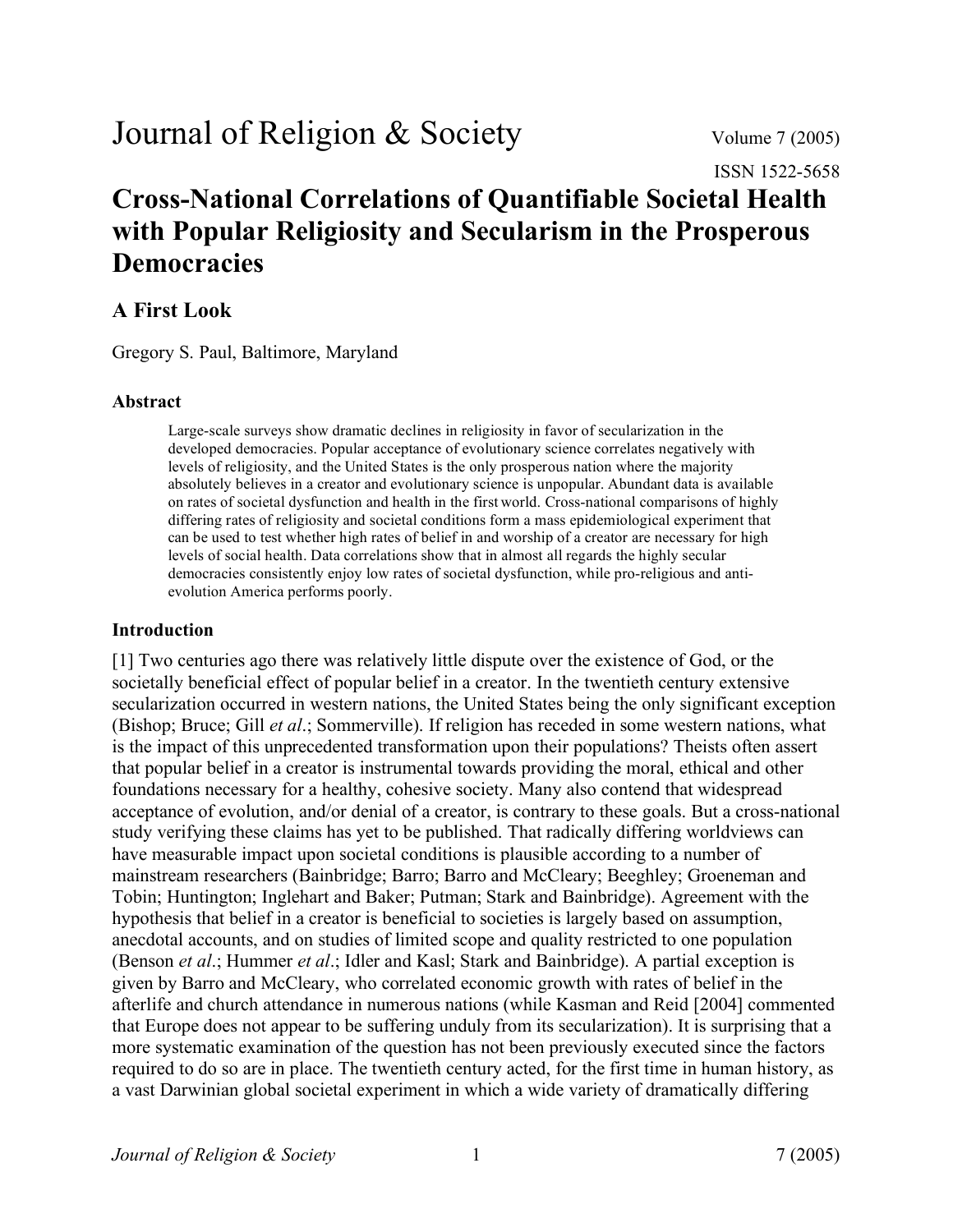social-religious-political-economic systems competed with one another, with varying degrees of success. A quantitative cross-national analysis is feasible because a large body of survey and census data on rates of religiosity, secularization, and societal indicators has become available in the prosperous developed democracies including the United States.

[2] This study is a first, brief look at an important subject that has been almost entirely neglected by social scientists. The primary intent is to present basic correlations of the elemental data. Some conclusions that can be gleaned from the plots are outlined. This is not an attempt to present a definitive study that establishes cause versus effect between religiosity, secularism and societal health. It is hoped that these original correlations and results will spark future research and debate on the issue.

# **The Belief that Religiosity is Socially Beneficial**

[3] As he helped initiate the American experiment Benjamin Franklin stated that "religion will be a powerful regulator of our actions, give us peace and tranquility within our minds, and render us benevolent, useful and beneficial to others" (Isaacson: 87-88). When the theory of biological evolution removed the need for a supernatural creator concerns immediately arose over the societal implications of widespread abandonment of faith (Desmond and Moore; Numbers). In 1880 the religious moralist Dostoyevsky penned the famous warning that "if God does not exist, then everything is permissible." Even so, in Europe the issue has not been a driving focus of public and political dispute, especially since the world wars.

[4] Although its proponents often claim that anti-evolution creationism<sup>1</sup> is scientific, it has abjectly failed in the practical realms of mainstream science and hi-tech industry (Ayala *et al*.; Crews; Cziko; Dawkins, 1996, 1997; Dennett; Gould; Koza *et al*.; L. Lane; Miller; Paul and Cox; Shanks; Wise; Young and Edis). The continuing popularity of creationism in America indicates that it is in reality a theistic social-political movement partly driven by concerns over the societal consequences of disbelief in a creator (Forrest and Gross; Numbers). The person most responsible for politicizing the issue in America, evangelical Christian W. J. Bryan<sup>2</sup>, expressed relatively little interest in evolution until the horrors of WW I inspired him to blame the scientific revolution that invented chemical warfare and other modern ills for "preaching that man has a brute ancestry and eliminating the miraculous and the supernatural from the Bible" (Numbers: 178).

[5] In the United States many conservative theists consider evolutionary science a leading contributor to social dysfunction because it is amoral or worse, and because it inspires disbelief

 $1$  Creationism is often assumed to be limited to fundamentalists, but this is an inconsistent corruption of the term (Eve and Harrold; Scott). Intelligent designers who believe that organisms evolved over billions of years are commonly and correctly labeled creationists (often neocreationists). In its broadest definition creationism is "a doctrine or theory of creation holding that matter, the various forms of life, and the world were created by a transcendent God out of nothing" (Gove). Scott outlines how creationism covers a large spectrum of speculative opinion that ranges from flat-earthers and Bible literalists at one end to evolutionary creationists and theistic evolutionists who fully accept modern expressions of Darwinian evolution at the other end (the only difference between the latter two being the more liberal nature of the last). Because evolution is based upon rigorous science it is far less variable in its contents.

 $2$  For all his opposition to Darwinian science, Bryan was not a strict Bible literalist creationist (Numbers), and by modern political standards was left of center in his opposition to materialistic capitalist mores that violate precapitalist scriptural edicts favoring communalistic, nonworldly values (Frank).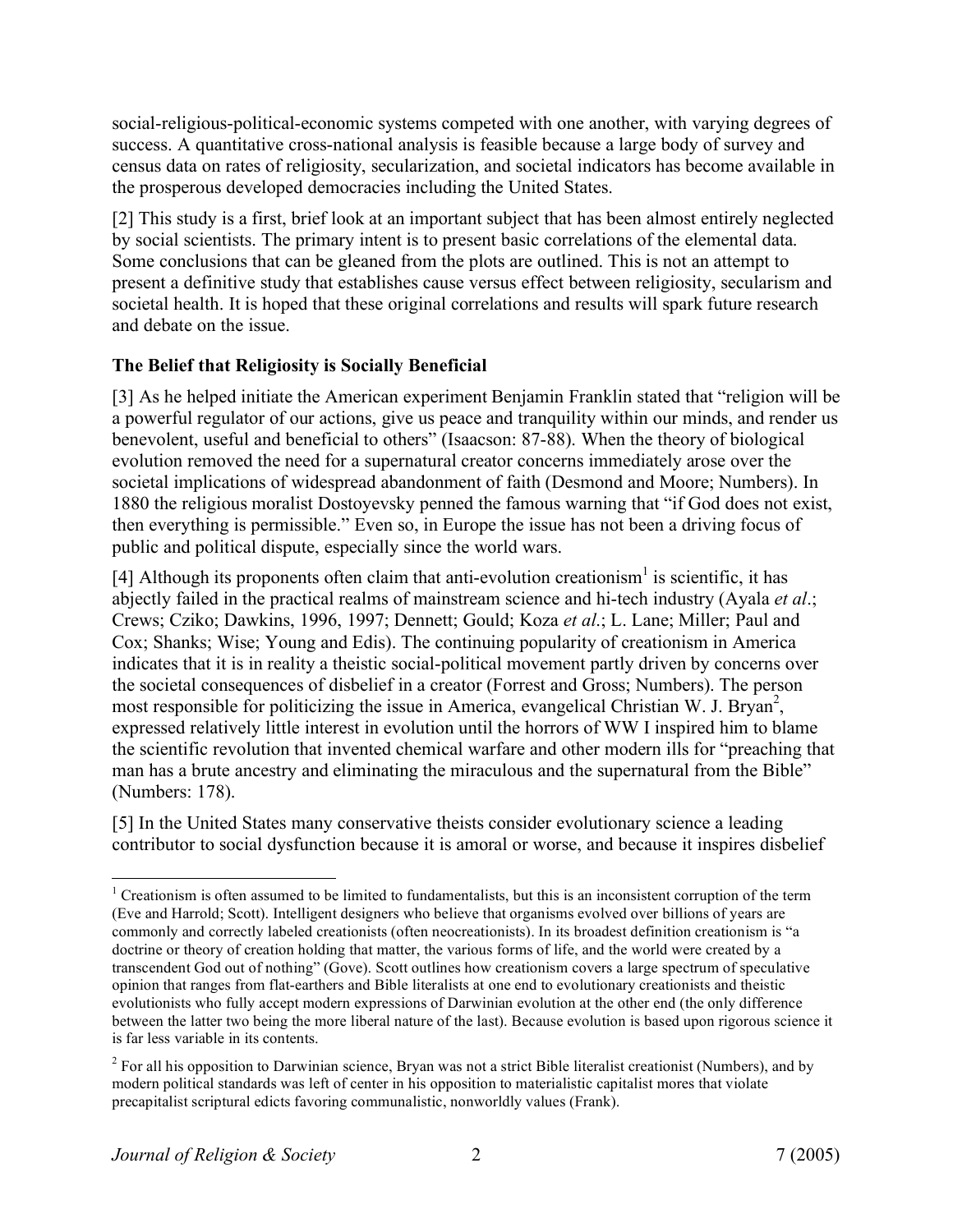in a moral creator (Colson and Pearcey; Eve and Harrold; Johnson; Numbers; Pearcey; Schroeder). The original full title for the creationist Discovery Institute was the Discovery Institute for the Renewal of Science and Culture (a title still applied to a division), and the institute's mission challenges "materialism on specifically scientific grounds" with the intent of reversing "some of materialism's destructive cultural consequences." The strategy for achieving these goals is the "wedge" strategy to insert intelligent design creationism into mainstream academe and subsequently destroy Darwinian science (Johnson; Forrest and Gross note this effort is far behind schedule). The Discovery Institute and the less conservative, even more lavishly funded pro-theistic Templeton Foundation fund research into the existence and positive societal influence of a creator (Harris *et al*.; Holden). In 2000 the Discovery Institute held a neocreationist seminar for members of Congress (Applegate). Politically and socially powerful conservatives have deliberately worked to elevate popular concerns over a field of scientific and industrial research to such a level that it qualifies as a major societal fear factor. The current House majority leader T. DeLay contends that high crime rates and tragedies like the Columbine assault will continue as long schools teach children "that they are nothing but glorified apes who have evolutionized [sic] out of some primordial soup of mud" (DeLay and Dawson). Today's leaders of the world's largest Christian denomination, the Catholic Church, share a dim view of the social impact of evolution. In his inauguration speech, Benedict XVI lauded the benefits of belief in a creator and contended, "we are not some casual and meaningless product of evolution." A leading church cleric and theologian (Schonborn) proclaimed that "the overwhelming evidence for purpose and design" refutes the mindless creation of Darwinian natural selection (also Dean, Dean and Goodstein).

[6] Agreement with the hypothesis that popular religiosity is societally advantageous is not limited to those opposed to evolutionary science, or to conservatives. The basic thesis can be held by anyone who believes in a benign creator regardless of the proposed mode of creation, or the believer's social-political worldview. In broad terms the hypothesis that popular religiosity is socially beneficial holds that high rates of belief in a creator, as well as worship, prayer and other aspects of religious practice, correlate with lowering rates of lethal violence, suicide, nonmonogamous sexual activity, and abortion, as well as improved physical health. Such faithbased, virtuous "cultures of life" are supposedly attainable if people believe that God created them for a special purpose, and follow the strict moral dictates imposed by religion. At one end of the spectrum are those who consider creator belief helpful but not necessarily critical to individuals and societies. At the other end the most ardent advocates consider persons and people inherently unruly and ungovernable unless they are strictly obedient to the creator (as per Barna; Colson and Pearcey; Johnson; Pearcey; Schroeder). Barro labels societal advantages that are associated with religiosity "spiritual capital," an extension of Putman's concept of "social capital." The corresponding view that western secular materialism leads to "cultures of death" is the official opinion of the Papacy, which claims, "the proabortion culture is especially strong precisely where the Church's teaching on contraception is rejected" (John Paul II). In the United States popular support for the cultural and moral superiority of theism is so extensive that popular disbelief in God ranks as another major societal fear factor.

[7] The media (Stepp) gave favorable coverage to a report that children are hardwired towards, and benefit from, accepting the existence of a divine creator on an epidemiological and neuroscientific basis (Benson *et al*.). Also covered widely was a Federal report that the economic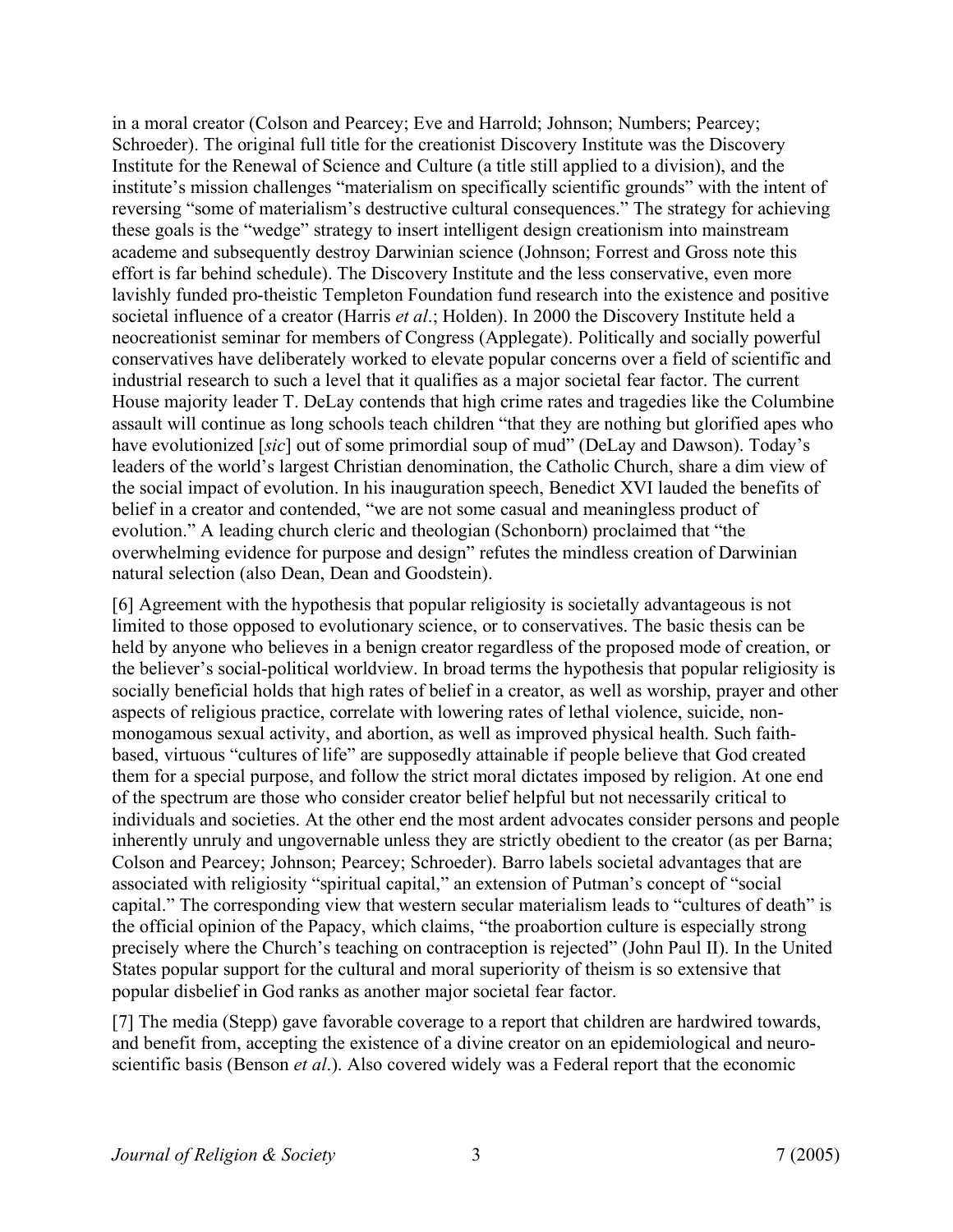growth of nations positively responds to high rates of belief in hell and heaven.3 Faith-based charities and education are promoted by the Bush administration<sup>4</sup> and religious allies and lobbies as effective means of addressing various social problems (Aronson; Goodstein). The conservative Family Research Council proclaims, "believing that God is the author of life, liberty and the family, FRC promotes the Judeo-Christian worldview as the basis for a just, free and stable society." Towards the liberal end of the political spectrum presidential candidate Al Gore supported teaching both creationism and evolution, his running mate Joe Leiberman asserted that belief in a creator is instrumental to "secure the moral future of our nation, and raise the quality of life for all our people," and presidential candidate John Kerry emphasized his religious values in the latter part of his campaign.

[8] With surveys showing a strong majority from conservative to liberal believing that religion is beneficial for society and for individuals, many Americans agree that their church-going nation is an exceptional, God blessed, "shining city on the hill" that stands as an impressive example for an increasingly skeptical world. But in the other developed democracies religiosity continues to decline precipitously and avowed atheists often win high office, even as clergies warn about adverse societal consequences if a revival of creator belief does not occur (Reid, 2001).

# **Procedures and Primary Data Sources**

[9] Levels of religious and nonreligious belief and practice, and indicators of societal health and dysfunction, have been most extensively and reliably surveyed in the prosperous developed democracies (Figures 1-9). Similar data is often lacking for second and third world nations, or is less reliable. The cultural and economic similarity of the developed democracies minimizes the variability of factors outside those being examined. The approximately 800 million mostly middle class adults and children act as a massive epidemiological experiment that allows hypotheses that faith in a creator or disbelief in evolution improves or degrades societal conditions to be tested on an international scale. The extent of this data makes it potentially superior to results based on much smaller sample sizes. Data is from the 1990s, most from the middle and latter half of the decade, or the early 2000s.

[10] Data sources for rates of religious belief and practice as well as acceptance of evolution are the 1993 Environment I (Bishop) and 1998 Religion II polls conducted by the International Social Survey Program (ISSP), a cross-national collaboration on social science surveys using standard methodologies that currently involves 38 nations. The last survey interviewed approximately 23,000 people in almost all (17) of the developed democracies; Portugal is also plotted as an example of a second world European democracy. Results for western and eastern Germany are combined following the regions' populations. England is generally Great Britain excluding Northern Ireland; Holland is all of the Netherlands. The results largely agree with national surveys on the same subjects; for example, both ISSP and Gallup indicate that absolute plus less certain believers in a higher power are about 90% of the U.S. population. The plots

<sup>&</sup>lt;sup>3</sup> Events surrounding this study were peculiar. Placed in a Federal Reserve Bank of St. Louis publication, the data plots were later apologetically withdrawn by Kliesen and Schmid.

<sup>&</sup>lt;sup>4</sup> President Bush is not as fundamentalist as often thought, saying, "I don't necessarily believe every single word [of the Bible] is literally true" (Goodstein). But he clearly believes in the social benefits of religion, claiming that the "handbook [holding up a Bible] of this particular child care is a universal handbook. It's been around for a long time. It doesn't need to be invented . . . This handbook is a good book. It's a good go-by" (Aronson).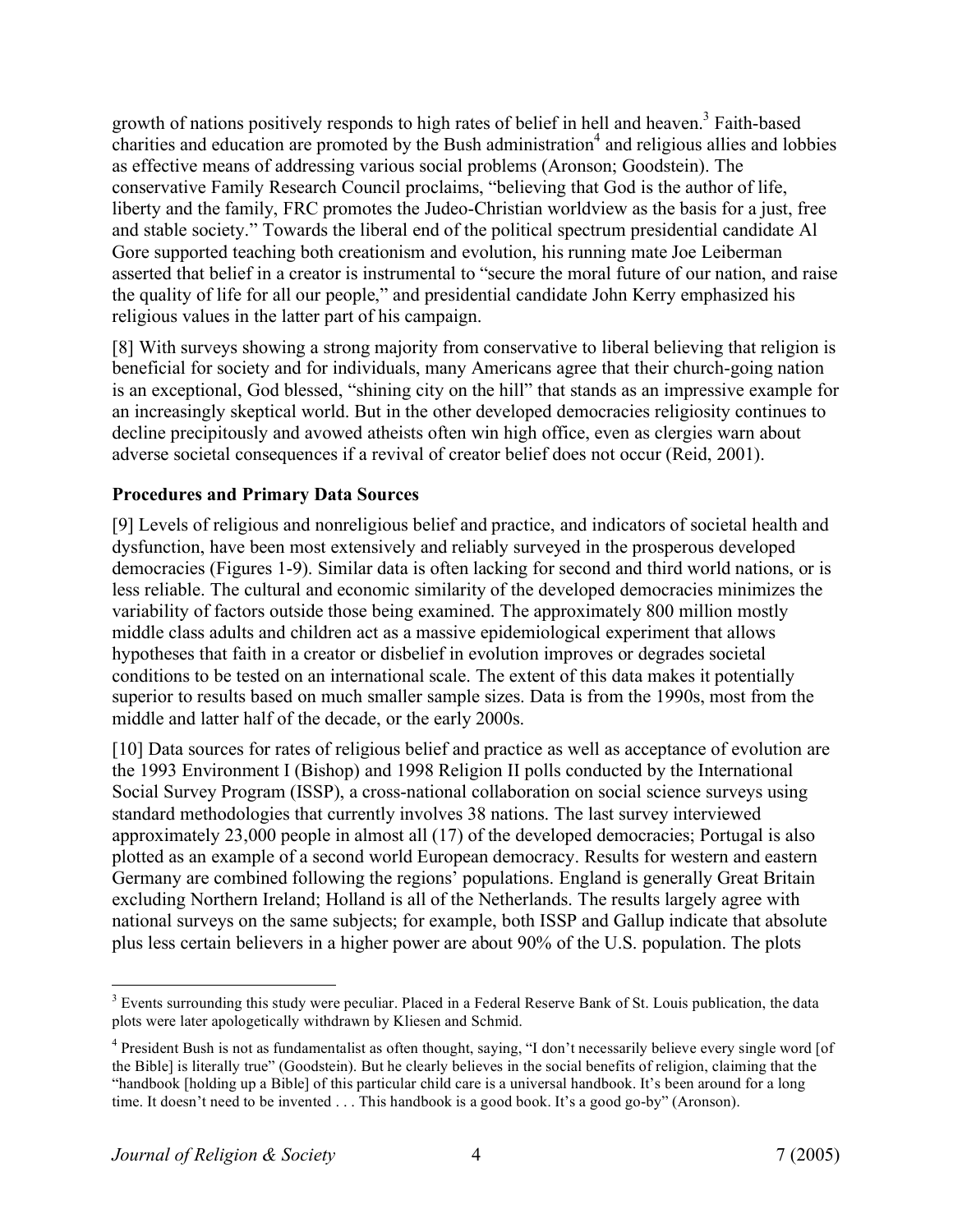include Bible literalism and frequency of prayer and service attendance, as well as absolute belief in a creator, in order to examine religiosity in terms of ardency, conservatism, and activities. Self-reported rates of religious attendance and practice may be significantly higher than actual rates (Marler and Hadaway), but the data is useful for relative comparisons, especially when it parallels results on religious belief. The high rates of church attendance reported for the Swiss appear anomalous compared to their modest levels of belief and prayer.

[11] Data on aspects of societal health and dysfunction are from a variety of well-documented sources including the UN Development Programme (2000). Homicide is the best indicator of societal violence because of the extremity of the act and its unique contribution to levels of societal fear, plus the relatively reliable nature of the data (Beeghley; Neapoletan). Youth suicide (WHO) was examined in order to avoid cultural issues related to age and terminal illness. Data on STDs, teen pregnancy and birth (Panchaud *et al*.; Singh and Darroch) were accepted only if the compilers concluded that they were not seriously underreported, except for the U.S. where under reporting does not exaggerate disparities with the other developed democracies because they would only close the gaps. Teen pregnancy was examined in a young age class in which marriage is infrequent. Abortion data (Panchaud *et al*.) was accepted only from those nations in which it is as approximately legal and available as in the U.S. In order to minimize age related factors, rates of dysfunction were plotted within youth cohorts when possible.

[12] Regression analyses were not executed because of the high variability of degree of correlation, because potential causal factors for rates of societal function are complex, and because it is not the purpose of this initial study to definitively demonstrate a causal link between religion and social conditions. Nor were multivariate analyses used because they risk manipulating the data to produce errant or desired results, $\bar{s}$  and because the fairly consistent characteristics of the sample automatically minimizes the need to correct for external multiple factors (see further discussion below). Therefore correlations of raw data are used for this initial examination.

# **Results**

[13] Among the developed democracies absolute belief in God, attendance of religious services and Bible literalism vary over a dozenfold, atheists and agnostics five fold, prayer rates fourfold, and acceptance of evolution almost twofold. Japan, Scandinavia, and France are the most secular nations in the west, the United States is the only prosperous first world nation to retain rates of religiosity otherwise limited to the second and third worlds (Bishop; PEW). Prosperous democracies where religiosity is low (which excludes the U.S.) are referred to below as secular developed democracies.

[14] Correlations between popular acceptance of human evolution and belief in and worship of a creator and Bible literalism are negative (Figure 1). The least religious nation, Japan, exhibits the

<sup>&</sup>lt;sup>5</sup> For example the multivariate analyses utilized by Barro and McCleary to demonstrate links between economic growth as functions of different aspects religiosity have been criticized as overly manipulative (Kasman). The great majority of nations with high rates of belief in heaven and hell are not prosperous, and most prosperous developing democracies exhibit low rates of such beliefs, the U.S. being an outlier. The positive relationship between church attendance and economic difficulties appears to hold up better, with the U.S. again being an outlier (as in the results by PEW).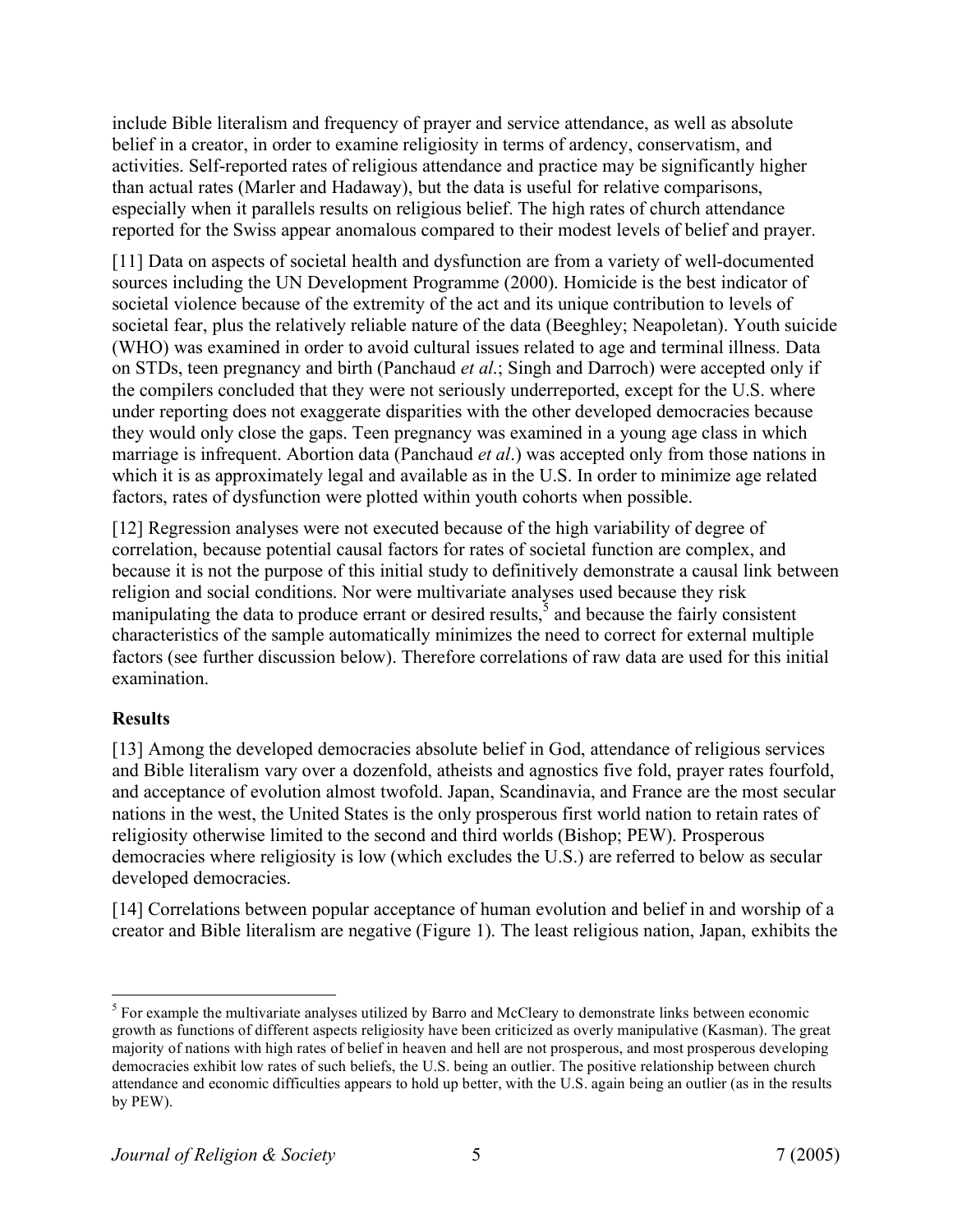highest agreement with the scientific theory, the lowest level of acceptance is found in the most religious developed democracy, the U.S.

[15] A few hundred years ago rates of homicide were astronomical in Christian Europe and the American colonies (Beeghley; R. Lane). In all secular developed democracies a centuries longterm trend has seen homicide rates drop to historical lows (Figure 2). The especially low rates in the more Catholic European states are statistical noise due to yearly fluctuations incidental to this sample, and are not consistently present in other similar tabulations (Barcley and Tavares). Despite a significant decline from a recent peak in the 1980s (Rosenfeld), the U.S. is the only prosperous democracy that retains high homicide rates, making it a strong outlier in this regard (Beeghley; Doyle, 2000). Similarly, theistic Portugal also has rates of homicides well above the secular developed democracy norm. Mass student murders in schools are rare, and have subsided somewhat since the 1990s, but the U.S. has experienced many more (National School Safety Center) than all the secular developed democracies combined. Other prosperous democracies do not significantly exceed the U.S. in rates of nonviolent and in non-lethal violent crime (Beeghley; Farrington and Langan; Neapoletan), and are often lower in this regard. The United States exhibits typical rates of youth suicide (WHO), which show little if any correlation with theistic factors in the prosperous democracies (Figure 3). The positive correlation between protheistic factors and juvenile mortality is remarkable, especially regarding absolute belief, and even prayer (Figure 4). Life spans tend to decrease as rates of religiosity rise (Figure 5), especially as a function of absolute belief. Denmark is the only exception. Unlike questionable small-scale epidemiological studies by Harris *et al*. and Koenig and Larson, higher rates of religious affiliation, attendance, and prayer do not result in lower juvenile-adult mortality rates on a cross-national basis. 6

[16] Although the late twentieth century STD epidemic has been curtailed in all prosperous democracies (Aral and Holmes; Panchaud *et al*.), rates of adolescent gonorrhea infection remain six to three hundred times higher in the U.S. than in less theistic, pro-evolution secular developed democracies (Figure 6). At all ages levels are higher in the U.S., albeit by less dramatic amounts. The U.S. also suffers from uniquely high adolescent and adult syphilis infection rates, which are starting to rise again as the microbe's resistance increases (Figure 7). The two main curable STDs have been nearly eliminated in strongly secular Scandinavia. Increasing adolescent abortion rates show positive correlation with increasing belief and worship of a creator, and negative correlation with increasing non-theism and acceptance of evolution; again rates are uniquely high in the U.S. (Figure 8). Claims that secular cultures aggravate abortion rates (John Paul II) are therefore contradicted by the quantitative data. Early adolescent pregnancy and birth have dropped in the developed democracies (Abma *et al*.; Singh and Darroch), but rates are two to dozens of times higher in the U.S. where the decline has been more modest (Figure 9). Broad correlations between decreasing theism and increasing pregnancy and birth are present, with

 <sup>6</sup> Epidemiological studies that conclude remote supernatural prayer is efficacious suffer from <sup>a</sup> crippling flaw. Double blind studies require the absolute absence of contamination of the entire sample. Because people around the globe are praying for the health of individuals, some of whom were very probably participants in the studies, as well as the population at large, all those participating in the trials were contaminated. The major study by Cha *et al*. linking prayer to enhanced fertility is apparently fraudulent (Flamm, 2004, 2005), and has been tentatively withdrawn, with one author convicted of unrelated criminal activities and another having left Columbia University. The most extensive investigation of the effect of remote prayer on illness to date failed to find compelling evidence of its effectiveness (Krucoff *et al*.).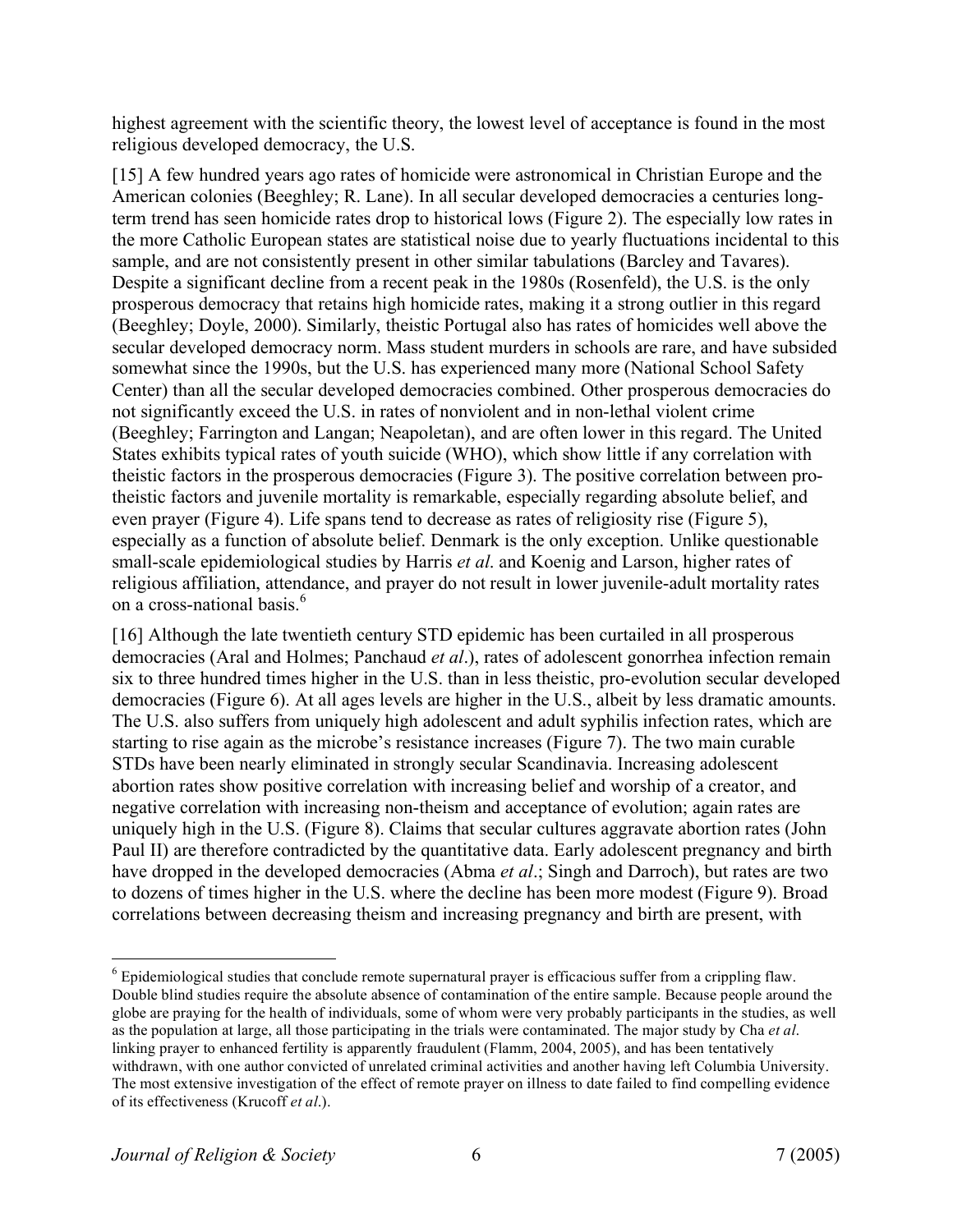Austria and especially Ireland being partial exceptions. Darroch *et al*. found that age of first intercourse, number of sexual partners and similar issues among teens do not exhibit wide disparity or a consistent pattern among the prosperous democracies they sampled, including the U.S. A detailed comparison of sexual practices in France and the U.S. observed little difference except that the French tend – contrary to common impression – to be somewhat more conservative (Gagnon *et al*.).

# **Discussion**

[17] The absence of exceptions to the negative correlation between absolute belief in a creator and acceptance of evolution, plus the lack of a significant religious revival in any developed democracy where evolution is popular, cast doubt on the thesis that societies can combine high rates of both religiosity and agreement with evolutionary science. Such an amalgamation may not be practical. By removing the need for a creator evolutionary science made belief optional. When deciding between supernatural and natural causes is a matter of opinion large numbers are likely to opt for the latter. Western nations are likely to return to the levels of popular religiosity common prior to the 1900s only in the improbable event that naturalistic evolution is scientifically overturned in favor of some form of creationist natural theology that scientifically verifies the existence of a creator. Conversely, evolution will probably not enjoy strong majority support in the U.S. until religiosity declines markedly.

[18] In general, higher rates of belief in and worship of a creator correlate with higher rates of homicide, juvenile and early adult mortality, STD infection rates, teen pregnancy, and abortion in the prosperous democracies (Figures 1-9). The most theistic prosperous democracy, the U.S., is exceptional, but not in the manner Franklin predicted. The United States is almost always the most dysfunctional of the developed democracies, sometimes spectacularly so, and almost always scores poorly. The view of the U.S. as a "shining city on the hill" to the rest of the world is falsified when it comes to basic measures of societal health. Youth suicide is an exception to the general trend because there is not a significant relationship between it and religious or secular factors. No democracy is known to have combined strong religiosity and popular denial of evolution with high rates of societal health. Higher rates of non-theism and acceptance of human evolution usually correlate with lower rates of dysfunction, and the least theistic nations are usually the least dysfunctional. None of the strongly secularized, pro-evolution democracies is experiencing high levels of measurable dysfunction. In some cases the highly religious U.S. is an outlier in terms of societal dysfunction from less theistic but otherwise socially comparable secular developed democracies. In other cases, the correlations are strongly graded, sometimes outstandingly so.

[19] If the data showed that the U.S. enjoyed higher rates of societal health than the more secular, pro-evolution democracies, then the opinion that popular belief in a creator is strongly beneficial to national cultures would be supported. Although they are by no means utopias, the populations of secular democracies are clearly able to govern themselves and maintain societal cohesion. Indeed, the data examined in this study demonstrates that only the more secular, proevolution democracies have, for the first time in history, come closest to achieving practical "cultures of life" that feature low rates of lethal crime, juvenile-adult mortality, sex related dysfunction, and even abortion. The least theistic secular developed democracies such as Japan, France, and Scandinavia have been most successful in these regards. The non-religious, proevolution democracies contradict the dictum that a society cannot enjoy good conditions unless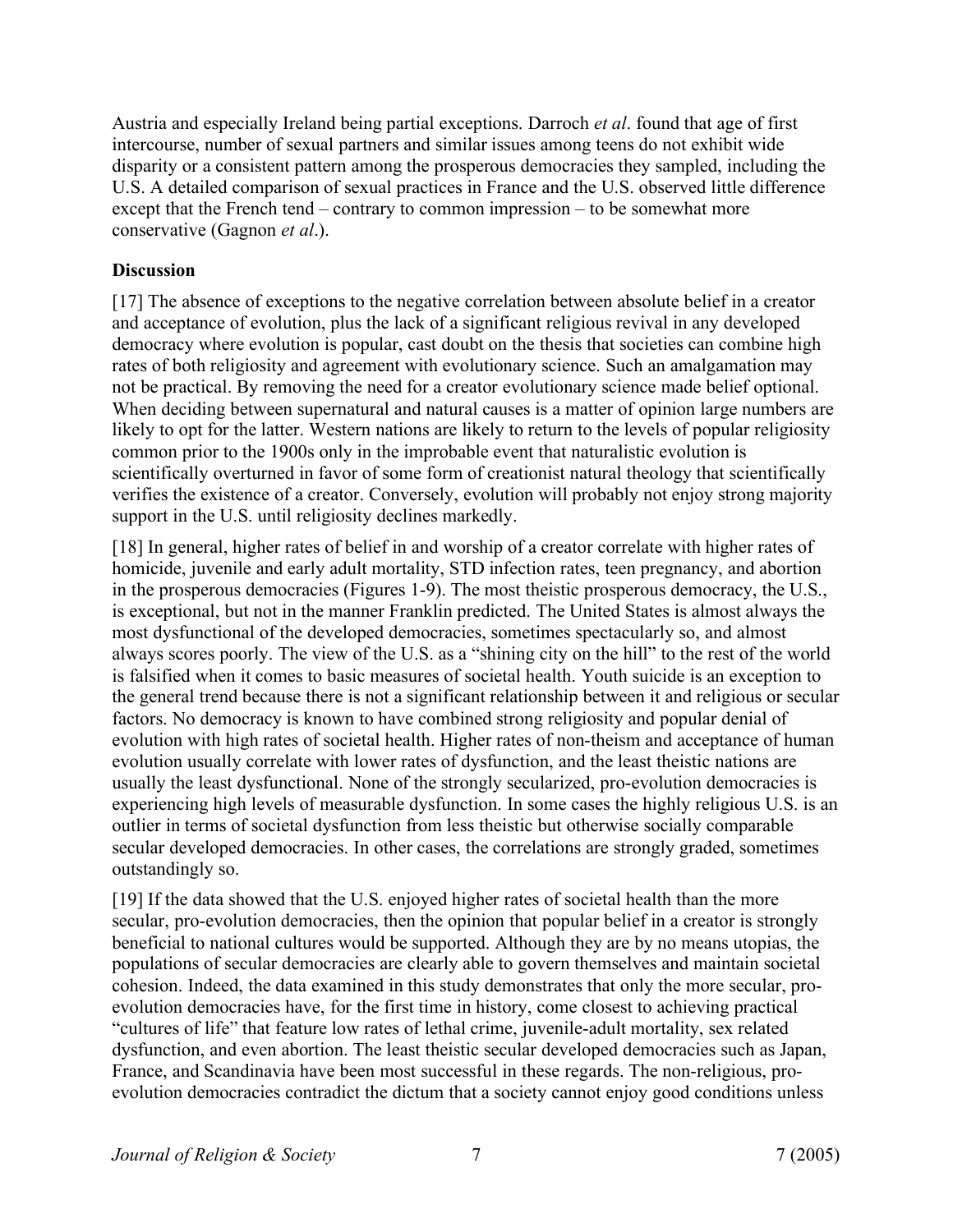most citizens ardently believe in a moral creator. The widely held fear that a Godless citizenry must experience societal disaster is therefore refuted. Contradicting these conclusions requires demonstrating a positive link between theism and societal conditions in the first world with a similarly large body of data – a doubtful possibility in view of the observable trends.

# **Conclusion**

[20] The United States' deep social problems are all the more disturbing because the nation enjoys exceptional per capita wealth among the major western nations (Barro and McCleary; Kasman; PEW; UN Development Programme, 2000, 2004). Spending on health care is much higher as a portion of the GDP and per capita, by a factor of a third to two or more, than in any other developed democracy (UN Development Programme, 2000, 2004). The U.S. is therefore the least efficient western nation in terms of converting wealth into cultural and physical health. Understanding the reasons for this failure is urgent, and doing so requires considering the degree to which cause versus effect is responsible for the observed correlations between social conditions and religiosity versus secularism. It is therefore hoped that this initial look at a subject of pressing importance will inspire more extensive research on the subject. Pressing questions include the reasons, whether theistic or non-theistic, that the exceptionally wealthy U.S. is so inefficient that it is experiencing a much higher degree of societal distress than are less religious, less wealthy prosperous democracies. Conversely, how do the latter achieve superior societal health while having little in the way of the religious values or institutions? There is evidence that within the U.S. strong disparities in religious belief versus acceptance of evolution are correlated with similarly varying rates of societal dysfunction, the strongly theistic, anti-evolution south and mid-west having markedly worse homicide, mortality, STD, youth pregnancy, marital and related problems than the northeast where societal conditions, secularization, and acceptance of evolution approach European norms (Aral and Holmes; Beeghley, Doyle, 2002). It is the responsibility of the research community to address controversial issues and provide the information that the citizens of democracies need to chart their future courses.

# **Figures**

Indicators of societal dysfunction and health as functions of percentage rates of theistic and nontheistic belief and practice in 17 first world developed democracies and one second world democracy. ISSP questions asked: I know God really exists and I have no doubt about it = absolutely believe in God; 2-3 times a month + once a week or more = attend religious services at least several times a month; several times a week - several times a day = pray at least several times a week; the Bible is the actual word of God and it is to be taken literally, word for word = Bible literalists; human beings [have] developed from earlier species of animals = accept human evolution; I don't know whether there is a God and I don't believe there is a way to find out + I don't believe in God = agnostics and other atheists.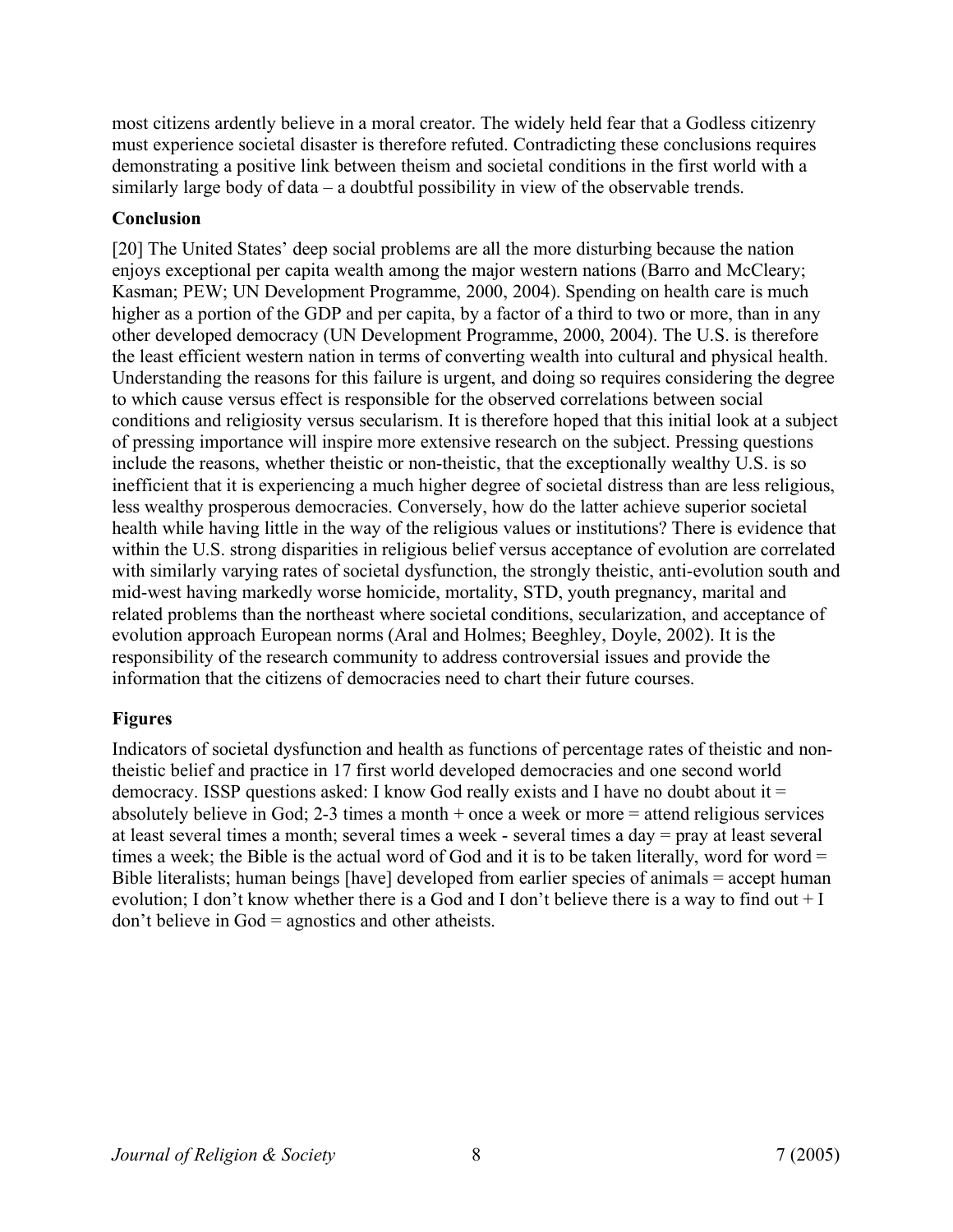*Legend*

HOMICIDES/100,000

HOMICIDES/100,000

wa di<br>E<sup>ZG</sup>



TAKE BIBLE LITERALLY AGNOSTICS & ATHEISTS ACCEPT HUMAN EVOLUTION

PRAY AT LEAST SEVERAL AGNOSTICS & ATHEISTS ACCEPT HUMAN EVOLUTION<br>THAY AT LEAST SEVERAL AGNOSTICS & ATHEISTS ACCEPT HUMAN EVOLUTION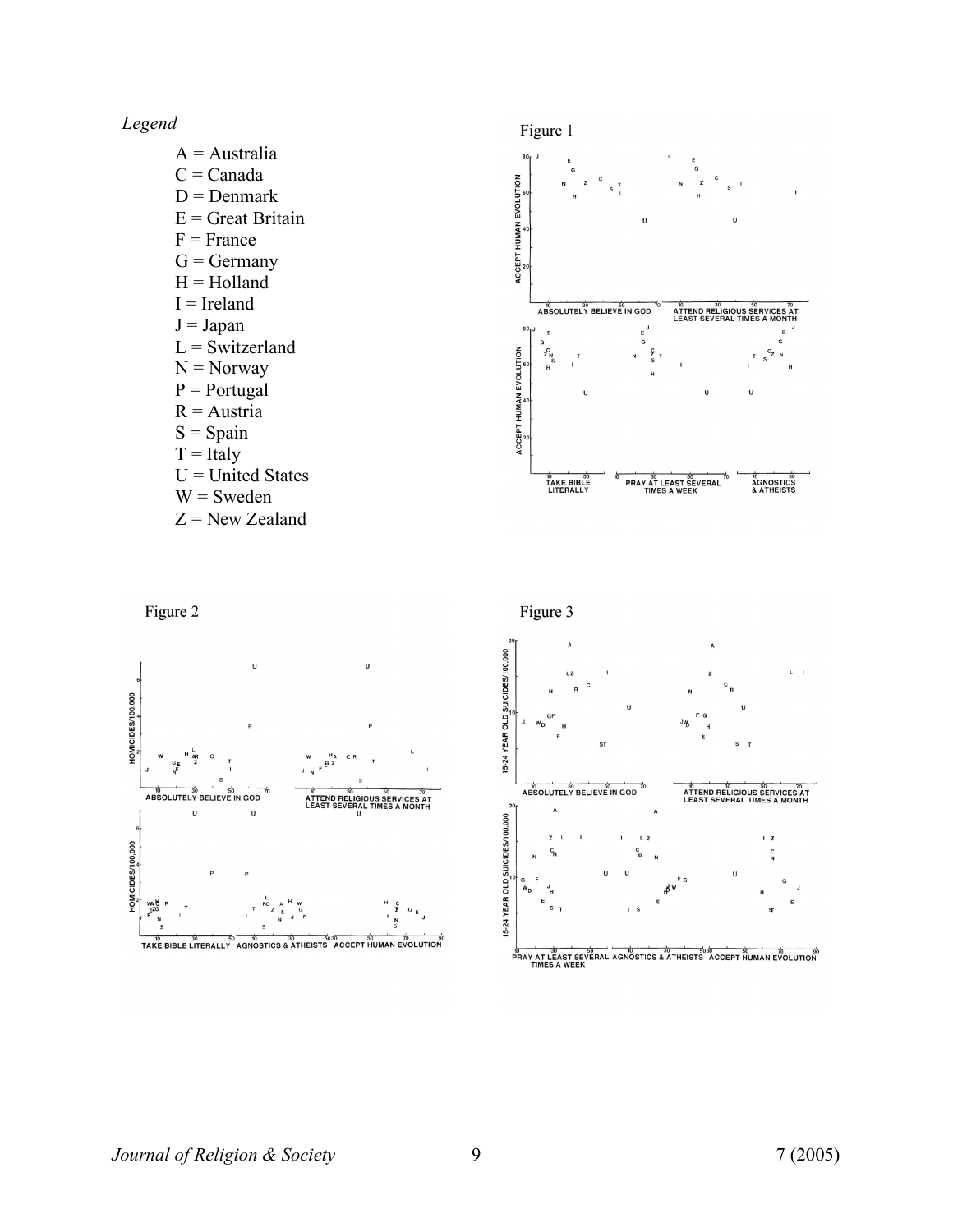

*Journal of Religion & Society* 10 7 (2005)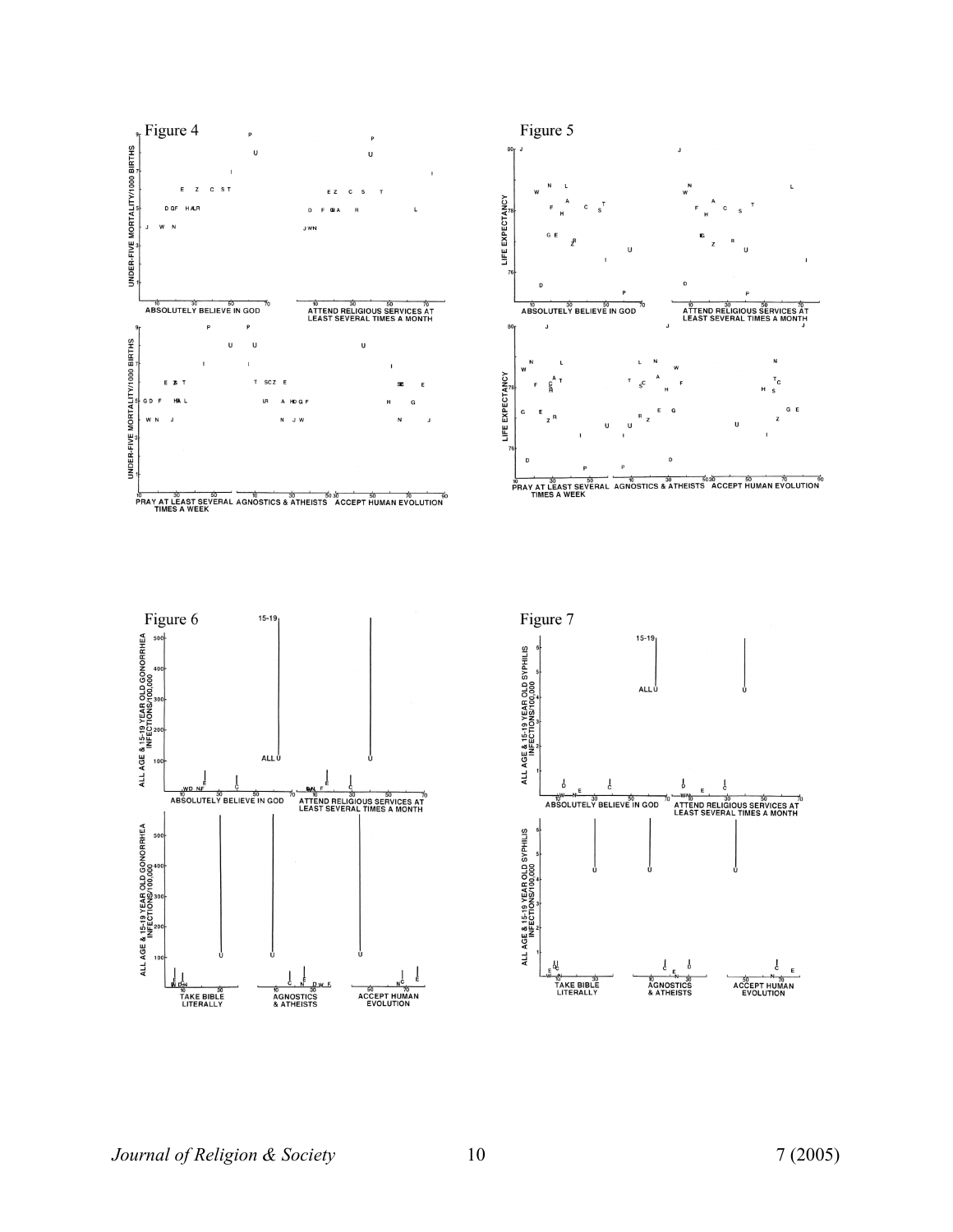

# **Bibliography**

Abma, Joyce, Gladys Martinez, William Mosher and Brittany Dawson

2004 "Teenagers in the United States: Sexual Activity, Contraceptive Use, and Childbearing, 2002, National Center for Health Statistics." *Vital Health Statistics* 23 (24).

# Applegate, David

2000 "Anti-evolutionists Open a New Front." *Reports of the National Center for Science Education* 20[1-2]: 6-7.

## Aral, Sevgi and King Holmes.

1996 "Social and Behavioral Determinants of the Epidemiology of STDs: Industrialized and Developing Countries." Pp. 39-76 in *Sexually Transmitted Diseases*. Third Edition. Edited by K. Holmes *et al*. New York: McGraw-Hill.

# Aronson, Raney

2004 "The Jesus Factor." *Frontline*, PBS.

Ayala, Francisco *et al*.

1999 *Science and Creationism*. Washington DC: National Academy Press.

# Bainbridge, William

2004 "Religion and Science." *Futures* 36: 1009-23.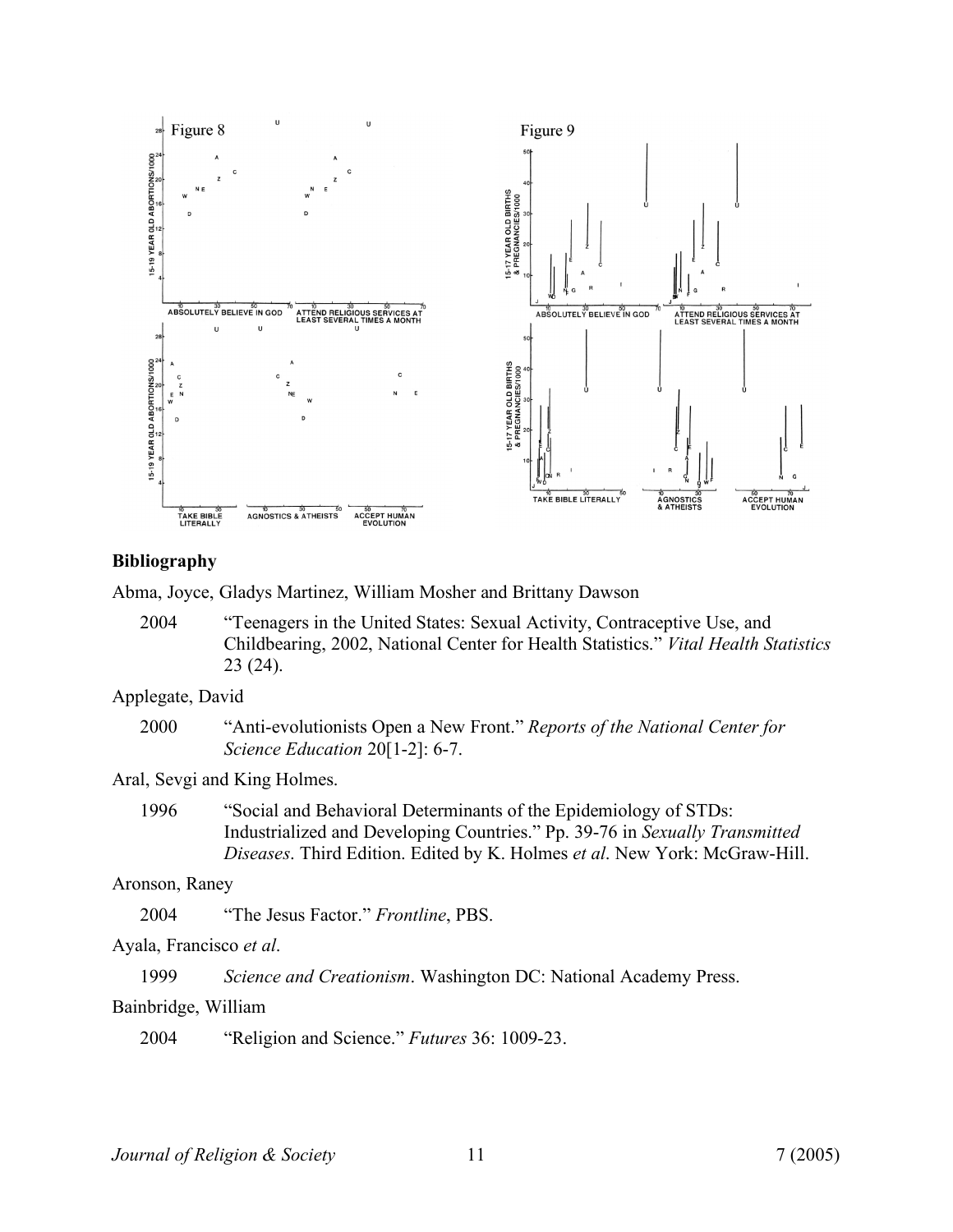Barcley, Gordon and Cynthia Tavares

| 2003                   | International Comparisons of Criminal Justice Statistics 2001.<br>http://www.csdp.org/research/hosb1203.pdf.                                                  |
|------------------------|---------------------------------------------------------------------------------------------------------------------------------------------------------------|
| Barna                  |                                                                                                                                                               |
| 2003                   | "A Biblical Worldview has a Radical Effect on a Person's Life." Barna Research<br>Online. http://www.barna.org.                                               |
| Barro, Robert          |                                                                                                                                                               |
| 2004                   | "Spirit of Capitalism: Religion and Economic Development." Harvard<br>International Review 25 (4).                                                            |
|                        | Barro, Robert and Rachel McCleary                                                                                                                             |
| 2003                   | "Religion and Economic Growth Across Countries." American Sociological<br>Review 68: 760-81.                                                                  |
| Beeghley, Leonard      |                                                                                                                                                               |
| 2003                   | Homicide: A Sociological Explanation. Lanham, MD: Rowman and Littlefield.                                                                                     |
| Benson, Peter et al.   |                                                                                                                                                               |
| 2004                   | "Hardwired to Connect: The New Scientific Case for Authoritative<br>Communities." http://www.americanvalues.org/html/hardwired.html.                          |
| Bishop, George         |                                                                                                                                                               |
| 1999                   | "What Americans Really Believe, and Why Faith Isn't as Universal as They<br>Think." Free Inquiry 19(3): 38-42.                                                |
| Bruce, Steve           |                                                                                                                                                               |
| 2001                   | "Christianity in Britain, R. I. P." Sociology of Religion 61: 191-203.                                                                                        |
|                        | Cha, Kwang, Daniel Wirth and Rogerio Lobo                                                                                                                     |
| 2001                   | "Does Prayer Influence the Success of in Vitro Fertilization Transfer? Report of a<br>Masked, Randomized Trial." Journal of Reproductive Medicine 46: 781-87. |
|                        | Colson, Charles and Nancy Pearcey                                                                                                                             |
| 2001                   | Developing a Christian Worldview of Science and Evolution. Wheaton, IL:<br>Tyndale House.                                                                     |
| <b>Crews Frederick</b> |                                                                                                                                                               |
| 2001                   | "Saving Us from Darwin. The New York Review of Books 10/4: 24-27 & 10/18:<br>51-55.                                                                           |
| Cziko, Gary            |                                                                                                                                                               |
| 1995                   | Without Miracles: Universal Selection Theory and the Second Darwinian<br>Revolution. Cambridge: MIT Press.                                                    |
|                        |                                                                                                                                                               |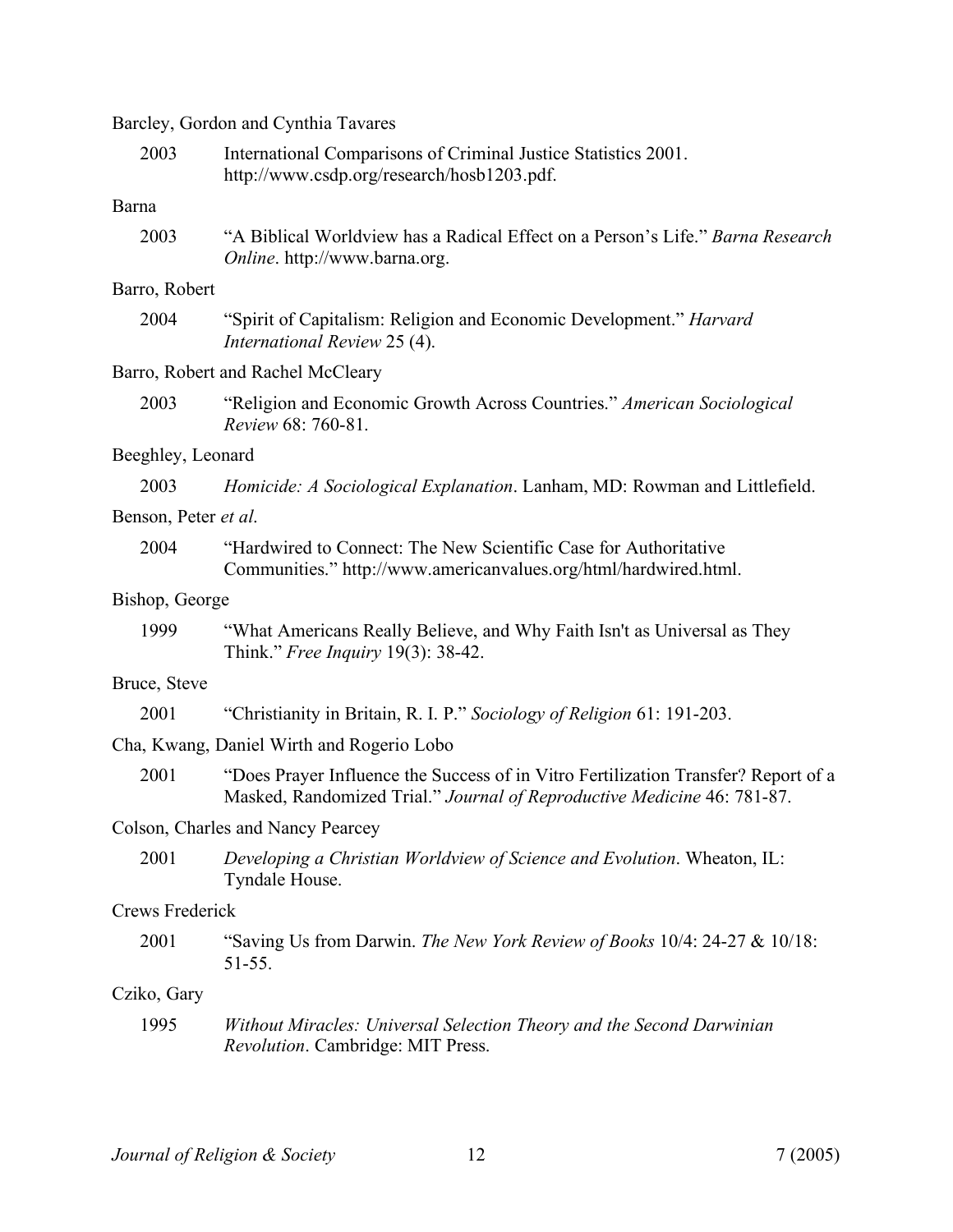| Darroch, Jacqueline et al. |  |  |  |  |
|----------------------------|--|--|--|--|
|----------------------------|--|--|--|--|

2001 "Differences in Teenage Pregnancy Rates Among Five Developed Countries: The Roles of Sexual Activity and Contraceptive Use. *Family Planning Perspectives* 33: 244-50.

# Dawkins, Richard

- 1996 *The Blind Watchmaker.* New York: W. W. Norton.
- 1997 "Obscurantism to the Rescue." *Quarterly Review of Biology* 72: 397-99.

## Dean, Cornelia

2005 "Scientists Ask Pope For Clarification On Evolution Stance." *The New York Times* 6/13: A18.

#### Dean, Cornelia and Laurie Goodstein

- 2005 "Leading Cardinal Redefines Church's View on Evolution: Evolution Yes, Darwin No." *The New York Times* 6/9: A1, A11.
- DeLay, Thomas and Addison Dawson

1999 *Congressional Record* 6/16, H4366.

# Dennett, Daniel

1995 *Darwin's Dangerous Idea*. New York: Simon and Schuster.

## Desmond, Adrian and James Moore

1991 *Darwin: The Life of a Tormented Evolutionist*. New York: W. W. Norton.

# Doyle, Rodger

- 2000 "The Roots of Homicide." *Scientific American* 283 (3): 22.
- 2002 "Quality of Life." *Scientific American* 286 (4): 32.

## Eve, Raymond and Francis Harrold

1991 *The Creationist Movement in Modern America*. Boston: Twayne.

# Family Research Council

2005 "About FRC". http://www.frc.org/get.cfm?c=ABOUT\_FRC.

#### Farrington, David and Patrick Langan

1998 *Bureau of Justice Statistics*. http://www.ojp.usdoj.gov/bjs.

#### Flamm, Bruce

- 2004 "The Columbia University 'Miracle' Study: Flawed and Fraud." *Skeptical Inquirer* 28 (5): 25-31.
- 2005 "The Bizarre Columbia University 'Miracle' Saga Continues." *Skeptical Inquirer* 29 (2): 52-53.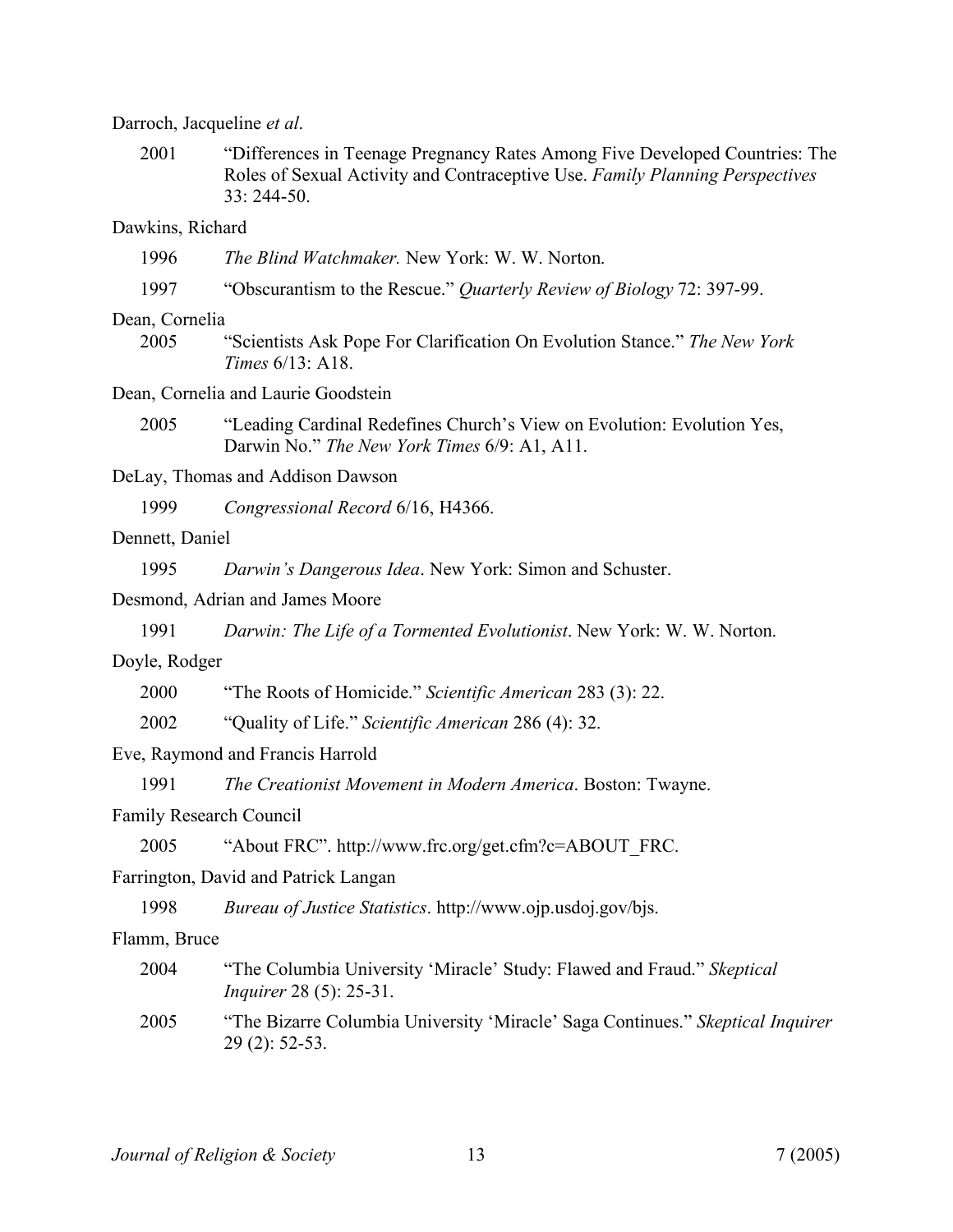#### Forrest, Barbara and Paul Gross.

2004 *Creationism's Trojan Horse: The Wedge of Intelligent Design*. Oxford: Oxford University Press.

# Frank, Thomas

2004 *What's the Matter with Kansas: How Conservatives Won the Heart of America*. New York: Metropolitan.

Gagnon, John, Alain Giami, Staurt Michaels and Patrick de Colomby.

2001 "A Comparative Study of the Couple in the Social Organization of Sexuality in France and the United States." *Journal of Sex Research* 38: 24-34.

# Gill, R, C. Hadaway and P. Marler

1998 "Is Religious Belief Declining in Britain? *Journal for the Scientific Study of Religion* 37: 507-16.

#### Goodstein, Laurie

2004 "Personal and Political, Bush's Faith Blurs Lines." *The New York Times* 10/26: A19.

# Gould, Stephen

1999 *Rocks of Ages: Science and Religion in the Fullness of Life*. New York: Ballantine.

# Gove, Philip (ed.)

1976 *Webster's Third New International Dictionary*. Springfield, MA: C. & C. Merriam Co.

## Groeneman, Sid and Gary Tobin

2004 "The Decline of Religious Identity in the United States." *Institute for Jewish & Community Research*. http://www.Jewishresearch.org/PDFs/religion.pdf.

### Harris, William *et al*.

1999 "A Randomized, Controlled Trial of the Effects of Remote, Intercessory Prayer on Outcomes in Patients Admitted to the Coronary Unit." *Archives of Internal Medicine* 159: 2273-78.

#### Holden, Constance

1999 "Subjecting Belief to the Scientific Method." *Science* 284: 1257-58.

Hummer, Robert, Richard Rogers, Charles Nam and Christopher Ellison.

1999 "Religious Involvement and U. S. and Adult Mortality." *Demography* 36: 273-85.

#### Huntington, Samuel

1996 *The Clash of Civilizations and the Remaking of the World Order*. New York: Simon & Schuster.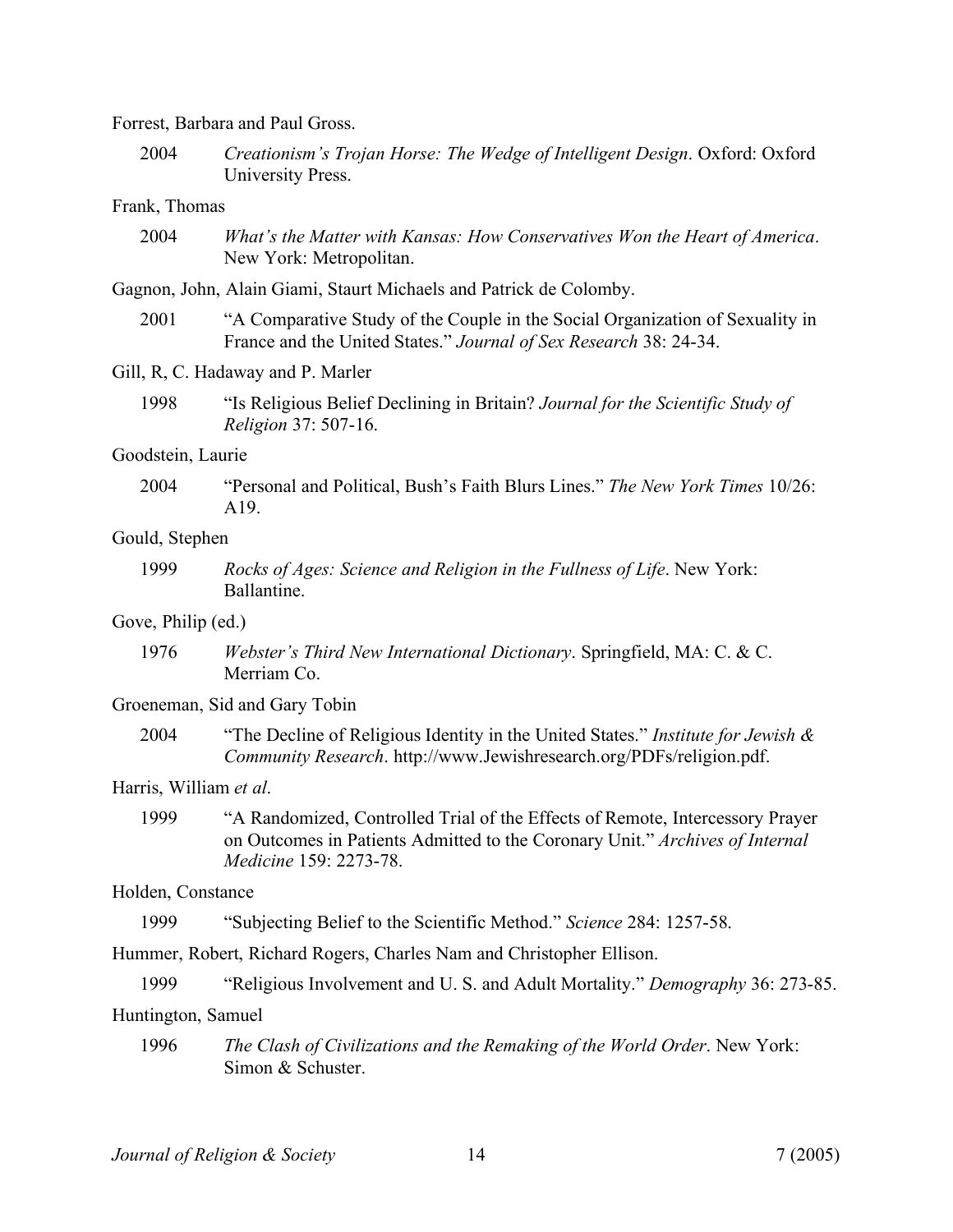#### Idler, Ellen and Stanislav Kasl

1992 "Religion, Disability, and the Timing of Death." *American Journal of Sociology* 97: 1052-79.

#### Inglehart, Ronald and Wayne Baker

2000 "Modernization, Cultural Change, and the Persistence of Traditional Values." *American Sociological Review* 65: 19-51.

#### Isaacson, Walter

| 2003 |  | Benjamin Franklin: An American Life. New York, Simon & Schuster. |  |  |
|------|--|------------------------------------------------------------------|--|--|
|      |  |                                                                  |  |  |

# John Paul II

1995 *Evangelium Vitae*.

#### Johnson, Phillip

2000 *The Wedge of Truth: Splitting the Foundations of Naturalism*. Downers Grove, IL: Intervarsity.

# Kasman, Laura

2004 "False Advertising for Faith." *The Separationist* 9/04: 3.

#### Kliesen, Kevin and Frank Schmid

2004 "Fear of Hell Might Fire Up the Economy." *The Regional Economist*. http://www.stlouisfed.org/publications/re/2004/c/pages/fear\_of\_hell.html.

## Koenig, Harold and David Larson

- 1998 "Use of Hospital Services, Religious Attendance and Religious Affiliation." *Southern Medical Journal* 91: 925-32.
- Koza, John, Martin Keane and Matthew Streeter
	- 2003 "Evolving inventions." *Scientific American* 288 (2): 52-59.

#### Krucoff, Mitchell

2005 "Music, Imagery, Touch and Prayer as Adjuncts to Interventional Cardiac care: the Monitoring and Actualization of Neotic Trainings (Mantra) II Randomized Study." *The Lancet* 366: 211-17.

# Lane, Les

2001 "Alternatives to Evolution – Are They Scientific?" http://www.geocities.com/lclane2/references.html.

#### Lane, Roger

| 1997<br><i>Murder in America: A History.</i> Columbus: Ohio State University Press. |
|-------------------------------------------------------------------------------------|
|-------------------------------------------------------------------------------------|

# Marler, Penny and C. Hadaway

1999 "Testing the Attendance Gap in a Conservative Church." *Sociology of Religion* 60: 175-86.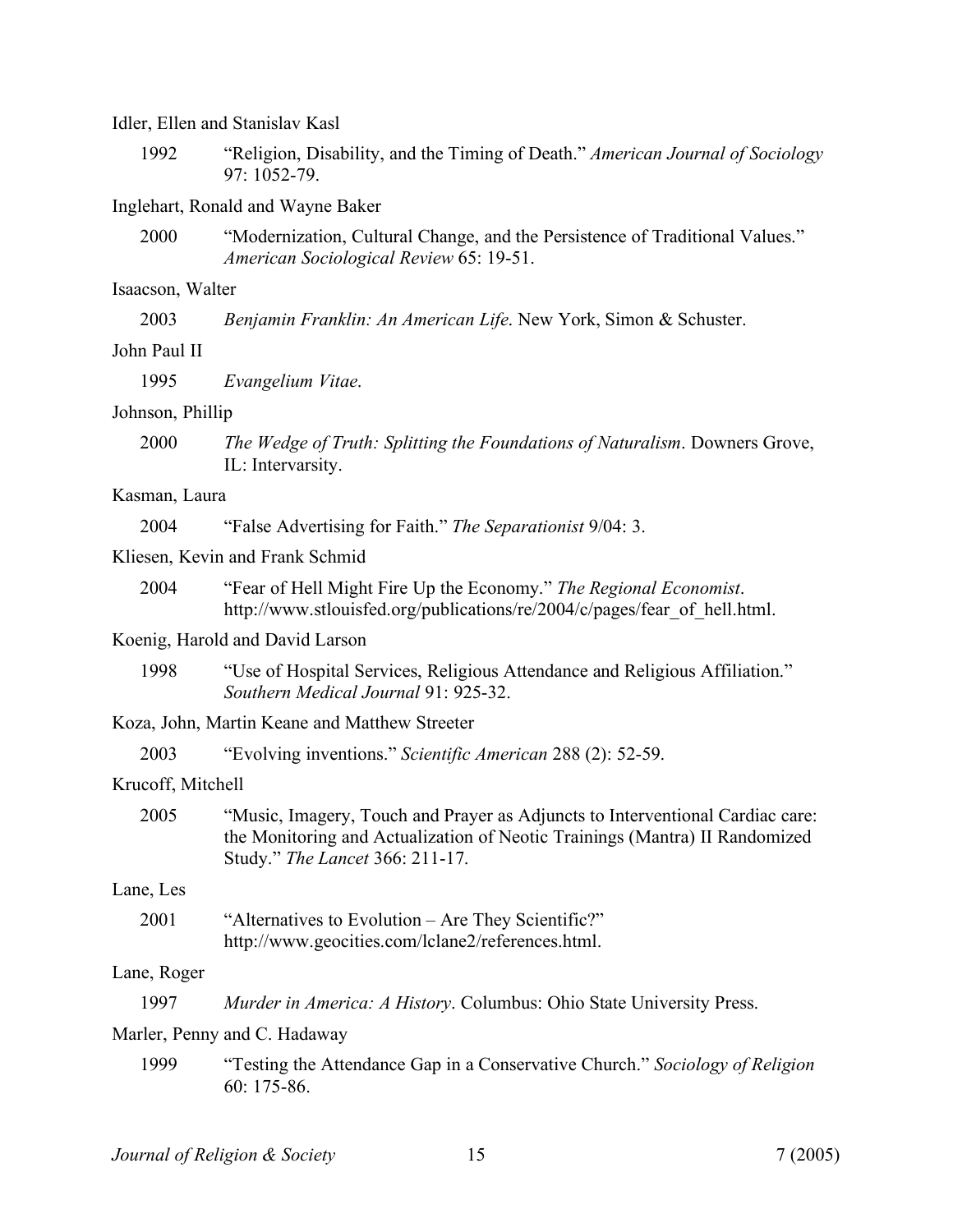# Miller, Kenneth 1999 *Finding Darwin's God: A Scientist's Search for Common Ground Between God and Evolution*. New York: HarperCollins. National School Safety Center 2005 http://www.nssc1.org/index2.htm. Neapoletan, Jerome 1997 *Cross-National Crime*. Westport, CT: Greenwood. Numbers, Ronald 1992 *The Creationists*. New York: A. A. Knopf. Panchaud, Christine, Susheela Singh, Dina Darroch and Jacqueline Darroch 2000 "Sexually Transmitted Diseases Among Adolescents in Developed Countries." *Family Planning Perspectives* 32: 24-32. Paul, Gregory and Earl Cox 1996 *Beyond Humanity*. Rockland, MA: Charles River Media. Pearcey, Nancy 2004 *Total Truth: Liberating Christianity from its Cultural Captivity*. Wheaton, IL: Crossways. PEW 2002 *Global Attitudes Project*. Putman, Robert 2000 *Bowling Alone: The Collapse and Revival of American Community*. New York: Simon & Schuster. Reid, T. R. 2001 "Hollow Halls in Europe's Churches." *Washington Post* 5/6: A1, A22. 2004 *The United States of Europe*. New York: Penguin. Rosenfeld, Richard 2004 "The Case of the Unsolved Crime Decline." *Scientific American* 290 (2): 82-89. Schonborn, Christoph 2005 "Finding Design in Nature." *New York Times* 7/7: A27. Schroeder, Gerald 1997 *The Science of God: The Convergence of Scientific and Biblical Wisdom*. NewYork: Broadway.